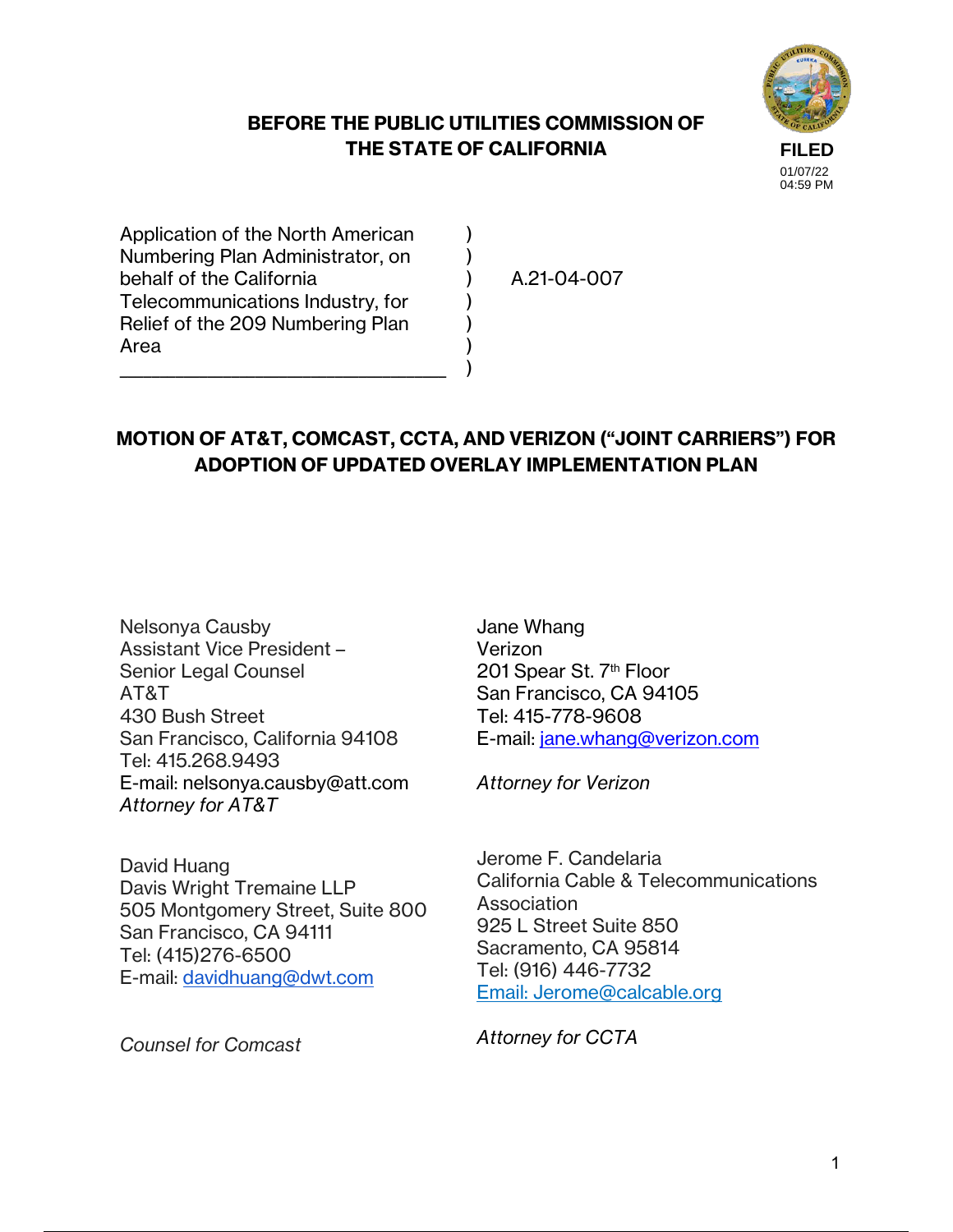Pursuant to Rule 11.1 of the California Public Utilities Commission's ("Commission") Rules of Practice and Procedure, Joint Carriers, which includes Pacific Bell Telephone Company d/b/a AT&T California (U 1001 C), AT&T Corp. (U 5002 C), SBC Long Distance, LLC (U 5800 C), Teleport Communications America, LLC (U 5454 C), AT&T Mobility,<sup>1</sup> and Cricket Wireless, LLC (U 4460 C)) (collectively "AT&T"), Comcast Phone of California, LLC (U 5698 C) ("Comcast"), the California Cable & Telecommunications Association ("CCTA"), and Cellco Partnership dba Verizon Wireless, MCI Communications Services LLC (U 5378 C), MCImetro Access Transmission Services LLC (U 5253 C), and XO Communications Services, LLC (U 5553 C)) (collectively "Verizon") respectfully file a motion for the adoption of an updated overlay implementation schedule in this proceeding. See Attachment A.

The attached proposed schedule takes into account the procedural schedule of this application and customer education actions to ensure that area code relief can be implemented before the 209 Numbering Plan Area ("NPA" or "Area Code") exhausts of central office codes in the Fourth Quarter of 2022. This schedule is necessary to ensure that customers within the 209 NPA's northern San Joaquin Valley and adjacent foothills continue to obtain voice services from the provider of their respective choice. The proposed schedule has the support of the Joint Carriers and Frontier California Inc. (U 1002 C) and Citizens Telecommunications Company of California, Inc. (U 1024 C) ("Frontier"), Onvoy, LLC (U 6487 C), Onvoy Spectrum LLC (U 3090 C), and Radiant IQ LLC (U 1790 C) ("Onvoy"), CenturyLink Communications, LLC (U 5335 C) dba Lumen, T-Mobile West LLC (U 3056 C) ("T-Mobile"),<sup>2</sup> and Utility Telecom Group, LLC (U 5807 C) ("Utility Telecom").<sup>3</sup>

<sup>&</sup>lt;sup>1</sup> As used herein, "AT&T Mobility" refers to, collectively, AT&T Mobility Wireless Operations Holdings, Inc. (U 3021 C); New Cingular Wireless PCS, LLC (U 3060 C) d/b/a AT&T Mobility; and Santa Barbara Cellular Systems, Ltd. (U 3015 C).

<sup>&</sup>lt;sup>2</sup> T-Mobile's affiliates include Metropcs California LLC (U 3079 C), Sprint Communications Company LP (U 5112 C), Sprint Spectrum L.P. (U 3062 C), and Assurance Wireless USA, L.P. (U 4327 C).

<sup>&</sup>lt;sup>3</sup> Verizon circulated the proposed schedule to the other named carriers, and they agreed by email to the revised proposed schedule attached to this Motion.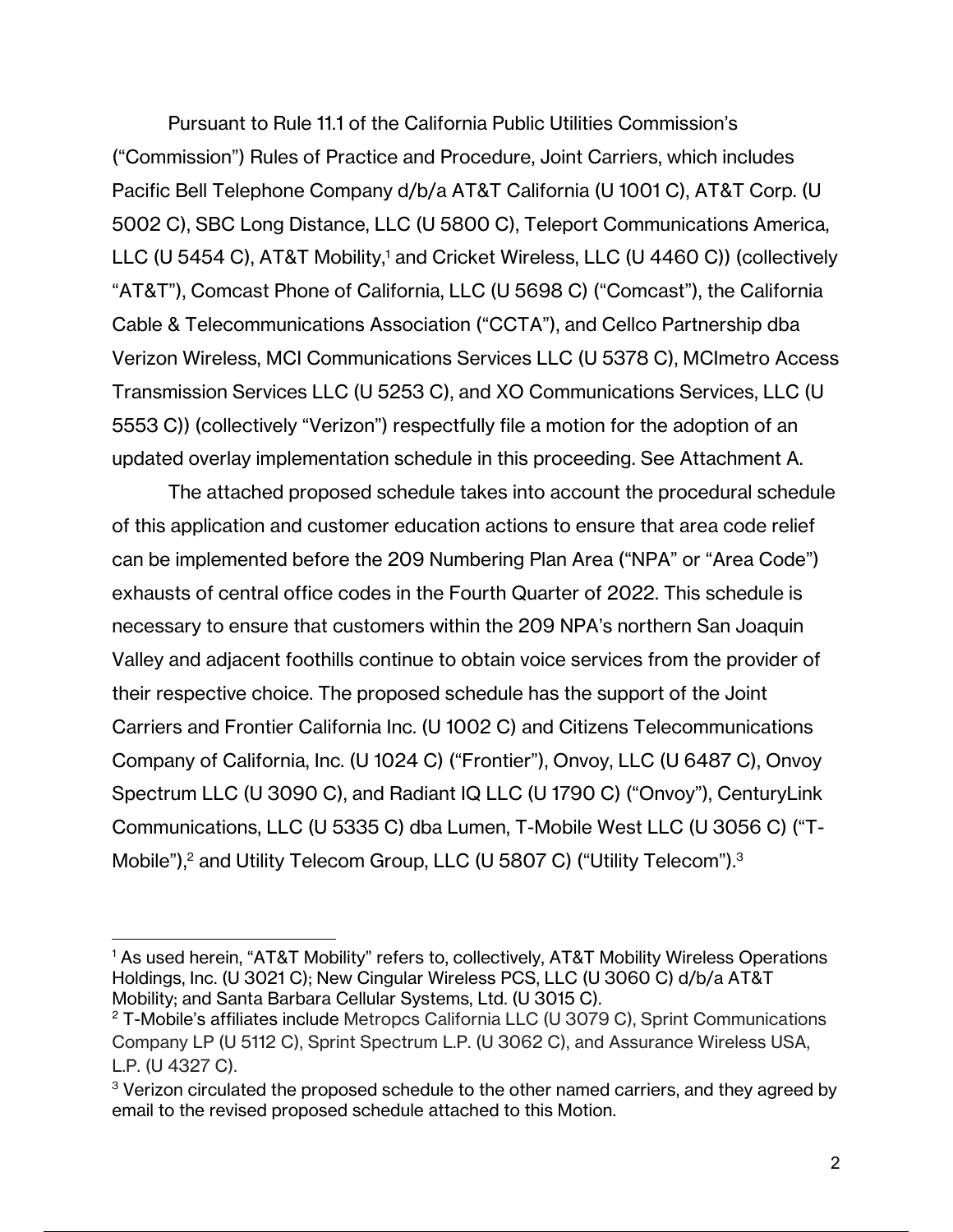### **I. BACKGROUND**

 The 209 NPA serves portions of the Alameda, Alpine, Amador, Calaveras, Eldorado, Escalon, Fresno, Madera, Mariposa, Merced, Sacramento, San Joaquin, Stanislaus, and Tuolumne counties and encompasses cities including, but not limited to, Modesto, Stockton, and Tracy. The North American Numbering Plan Administrator ("NANPA") declared in December 2020 that the 209 area code was in jeopardy of exhaust, and central office codes are now being rationed at two codes per month.4 Just twenty codes remain in the 209 area code, and exhaust of this area code is expected in the Fourth Quarter of 2022.

 On April 9, 2021, NANPA filed this Application seeking an all-services overlay, with a nine-month implementation schedule with proposed specific implementation dates and no paid advertising requirement. The Application's proposed attached schedule modifies the 909 NPA Public Education Plan ("PEP") approved by the Commission in Decision 19-06-012 to exclude redundant customer education about mandatory 1+10-digit dialing, given that the Federal Communications Commission ("FCC") established mandatory 10-digit dialing for the 209 and many other NPAs, and implementation of 10-digit dialing would already have occurred by the time any 209 area code overlay education begins.5

As the Application notes, the California telecommunications industry proposed the nine-month implementation plan "so that the industry can accommodate holidays and holiday network freezes, high traffic days, and implementation dates for other NPA relief activities occurring in other parts of the

<sup>4</sup> Application at 3.

 $5$  Specifically, on April 24, 2021, permissive 1+10-digit dialing began in the 209 area code, and during this period, customers were able to dial either 7 or 1+10 digits within the area code to make local calls. On October 24, 2021, mandatory 10-digit dialing became effective, meaning that carriers have between October 24, 2021 and July 15, 2022 to enforce mandatory 1+10-digit dialing, each on its own schedule. Once a carrier enforces mandatory 1+10-digit dialing, customers must dial 1+10 digits (or 10 digits for wireless customers) to make local calls within the 209 area code. Mandatory 10-digit dialing is required in the 209 NPA by the FCC to ensure everyone is able to reach the National Suicide Prevention Lifeline by dialing the new "988" abbreviated dialing code. See FCC Order 20-100 (https://docs.fcc.gov/public/attachments/FCC-20-100A1\_Rcd.pdf) and NANPA Planning Letter 556 (https://www.nationalnanpa.com/pdf/PL 556.pdf).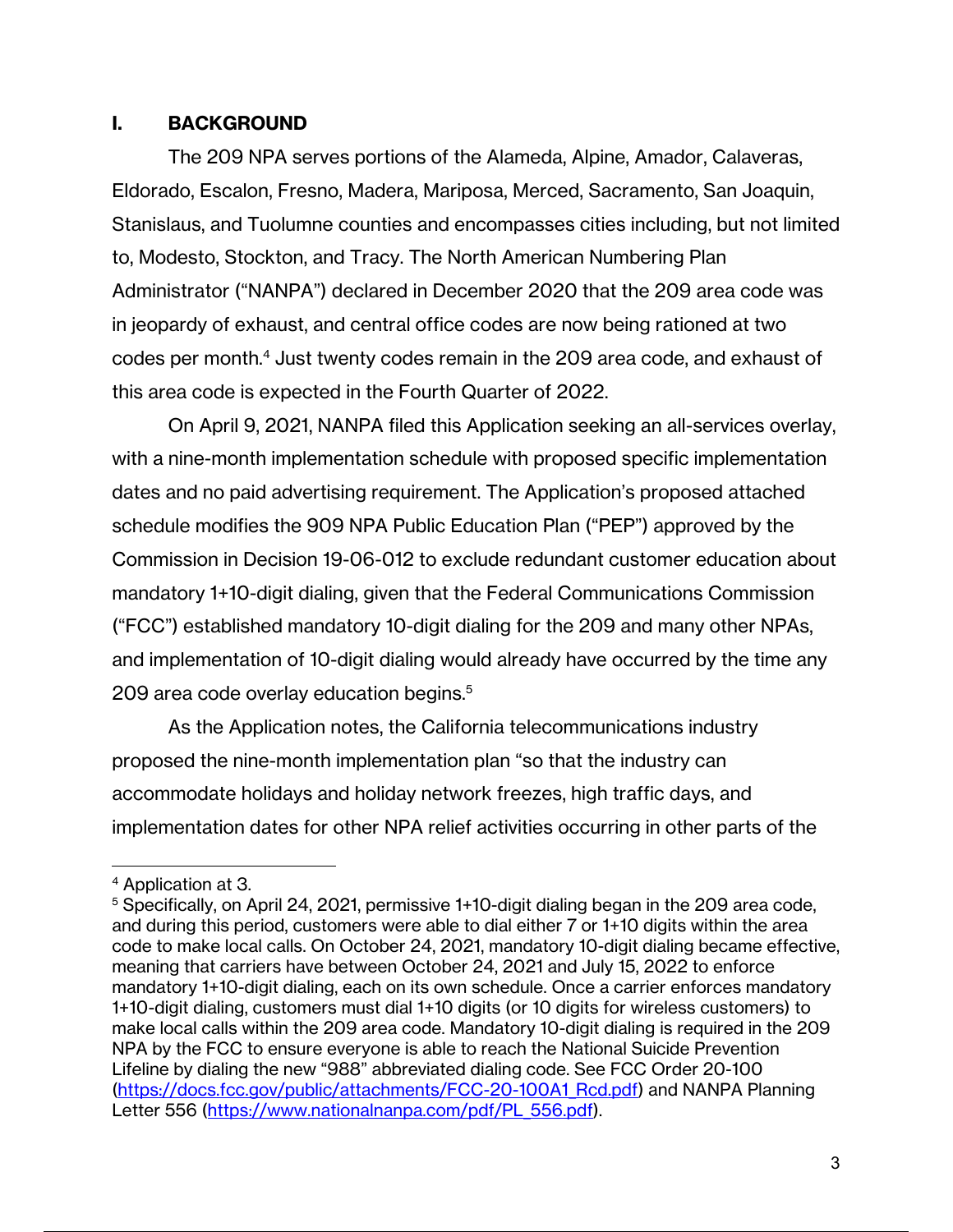country."6 Because providers typically freeze network changes during the holiday months, and because exhaust of the 209 area code is expected to occur in the Fourth Quarter of 2022, the proposed nine-month implementation period (and its specific dates) intended for the overlay implementation to occur by October 1, 2022. The nine-month schedule was contingent on the issuance of a Commission decision by November 1, 2021, which would have allowed the implementation period to begin on January 1, 2022 and conclude on October 1, 2022.

Presently, however, the Commission has not yet issued a decision in this proceeding. On November 4, 2021, the Assigned Administrative Law Judge ("ALJ") held a prehearing conference ("PHC") in this proceeding. At the PHC, CCTA, Verizon, and AT&T noted the danger of area code exhaust, the need to shorten the industry-proposed schedule in the Application given that no Commission decision has yet been issued, and the inevitability of exhaust if the Commission imposes a nine-month implementation schedule.

Joint Carriers respectfully request that the ALJ adopt the attached proposed revised schedule that has been developed and agreed to by various carriers (or their associations), including AT&T, Comcast, CCTA, Verizon, and Frontier, Onvoy, CenturyLlink Communications, LLC, T-Mobile, and Utility Telecom. This proposed revised schedule presumes that the Commission will issue a decision by April 1, 2022, at the latest. A Commission decision later than April 1, 2022 may necessitate further revisions to the schedule. In any event, without a revised schedule, there is a significant risk that consumers will not be able to access numbers in the 209 area code from their carrier of choice by November 2022.

### **II. THE PROPOSED REVISED SCHEDULE WILL ENSURE THAT THE OVERLAY IS IMPLEMENTED BEFORE EXHAUST.**

 The proposed revised schedule recommends a six-month implementation period, beginning on May 1, 2022, and concluding on November 1, 2022. The

<sup>&</sup>lt;sup>6</sup> Application at 4.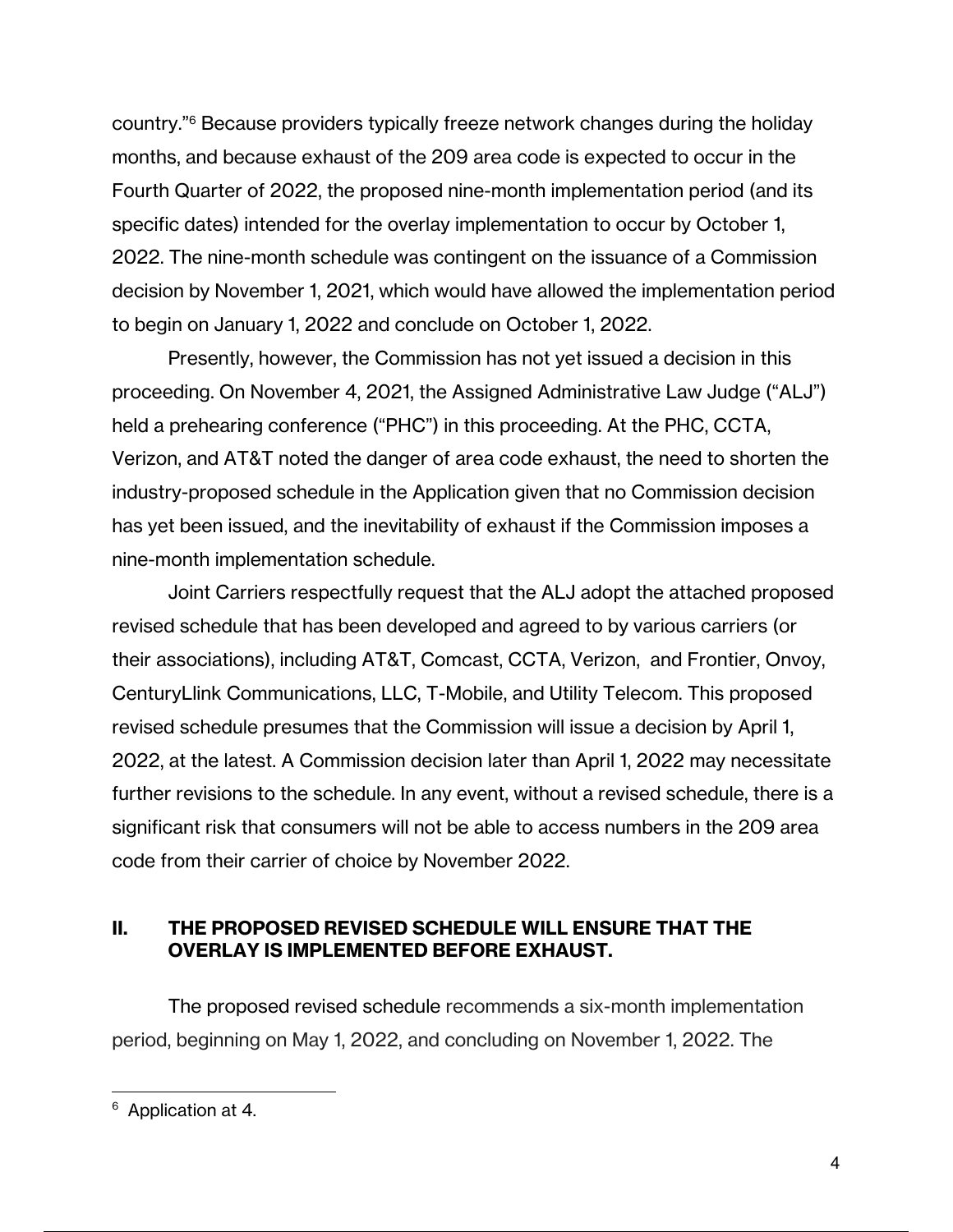revised schedule shortens certain timeframes from the nine-month implementation schedule to ensure that area code relief can be implemented by the Fourth Quarter of 2022. Redlines reflect changes to the initially proposed nine-month implementation schedule (which had redlined the 909 NPA PEP). See Attachment A. Notably, the revised schedule primarily does the following:

- Reduces customer notifications from two notices that each run for one billing cycle down to one notice that runs for two bill cycles. This single notice is consistent with recent overlay implementations completed or in progress in other states where mandatory 10-digit dialing customer education is already completed or is already in place (e.g., Colorado, Georgia, Illinois, Missouri, North Carolina, and Texas).<sup>7</sup> Given that mandatory 1+10-digit dialing education has already occurred or is already in place in the 209 NPA, a single customer notification regarding overlays is sufficient, as in other states.
- Reduces special outreach notices from two notices to one notice, consistent with recent similar overlay implementations completed or in progress in other states.
- Retains two news releases about the 209 overlay; the first to be issued about one month after the implementation start date, and the second to be issued about five and a half months after the implementation start date (i.e., about two weeks prior to the new overlay area code becoming effective).

## **A. Mandatory 1+10-Digit Dialing Eliminates the Need for a Large Portion of the Overlay Area Code Education**

The revised six-month overlay implementation schedule acknowledges the completion of mandatory 1+10-digit dialing customer education, eliminates redundant 1+10-digit dialing customer education, and condenses the timeline to ensure that central office codes are available before the 209 area code exhausts. Prior overlay implementations in California focused customer education on 1+10 digit dialing in an area code, given the necessity to educate customers on mandatory 1+10-digit dialing for local calls, even within the same area code. In the 209 area code, mandatory 1+10-digit dialing education has already occurred, and customers were educated that mandatory 1+10-digit dialing became effective on

<sup>&</sup>lt;sup>7</sup> See NANPA's "NPAs Introduced over the Last 10 Years" report available at https://www.nationalnanpa.com/enas/npasOverLast10YearsReport.do.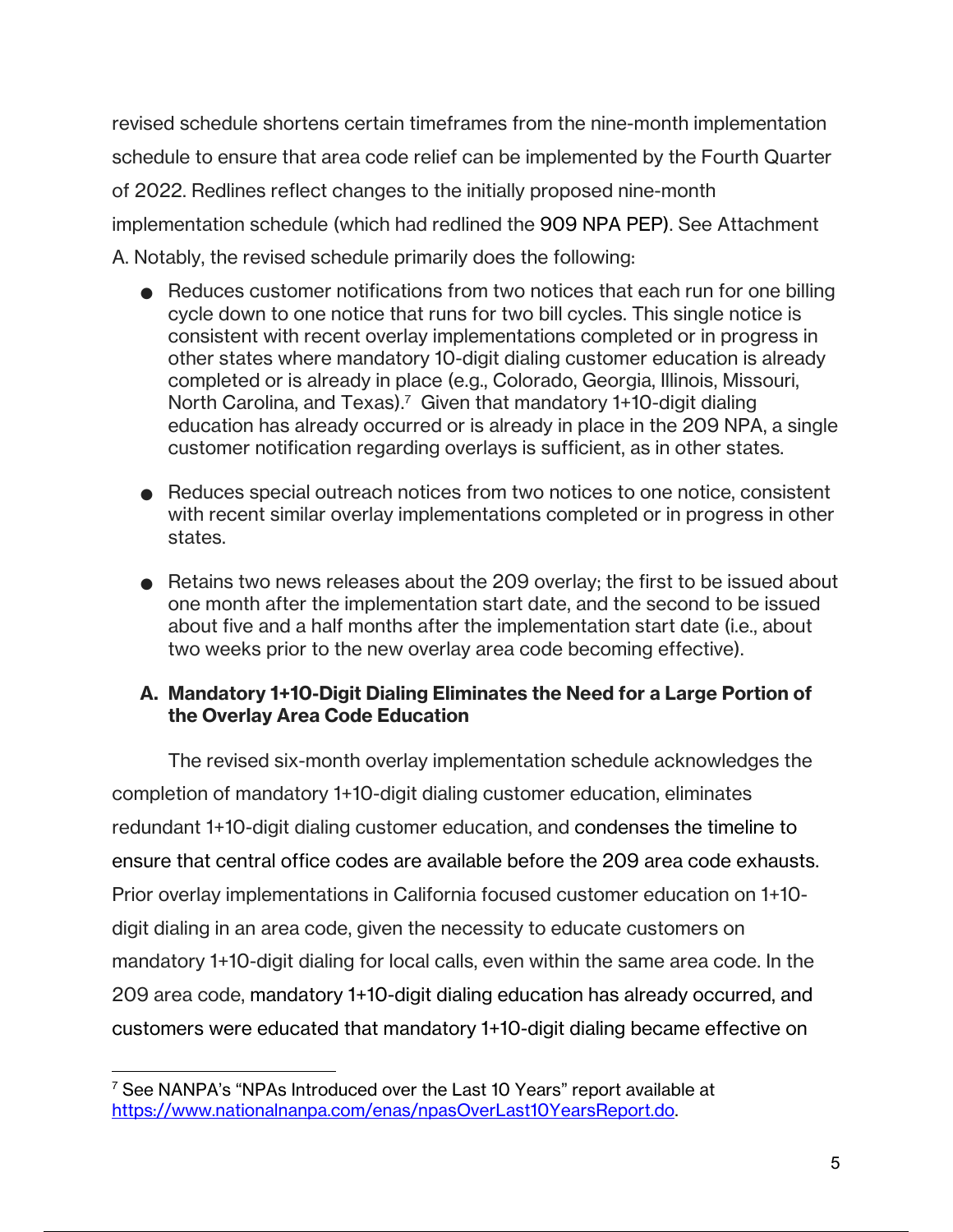October 24, 2021.<sup>8</sup> At this juncture, the only additional information needed by customers in the 209 area is notice that the new overlay area code will serve the same geographic area as the 209 area code. The dissemination of this information will be a minor undertaking. As such, the Commission can reasonably eliminate and shorten various customer notice actions in the implementation schedule without any adverse impact to customers.

For the reasons discussed above, a new overlay area code in the 209 area code does not require broad consumer education. Once the new area code overlay occurs, new customers in the area will receive numbers from the new overlay area code and can proceed to use that number. Accordingly, the customer notices can be reduced and the education campaign shortened to accommodate a six-month implementation schedule.

#### **B. Paid Advertising is Unnecessary, Inefficient, and Time-Consuming**

The Application's original nine-month implementation schedule eliminated paid advertising for the area code overlay as an unduly complicated and timeconsuming process that is unnecessary. The proposed six-month implementation schedule also eliminates paid advertising for the same reasons. Further, it simply will not be possible to implement the overlay within either the nine- or six-month schedule with a paid advertising requirement. Notably, paid advertising has not been used in any other state for over twenty years to educate customers about overlays, even in cases where educating consumers about mandatory 10-digit dialing is necessary. Instead, carriers have been responsible for educating their own customers at their own cost and have done so successfully in other states. Paid advertising is even less necessary, where mandatory 10-digit dialing (or 1+10-digit dialing) has already become effective, such as here in the 209 area code.

<sup>&</sup>lt;sup>8</sup> Carriers have between October 24, 2021 and July 15, 2022 to enforce mandatory 1+10digit dialing in the 209 area code, each on its own schedule, as required by the 988 mandate. Some carriers operating in the 209 area code have already completed this (See the current "Progress by State/Area Code" file posted on NANPA's webpage: https://www.nationalnanpa.com/transition\_to\_10\_digit\_dialing\_for\_988/index.html.)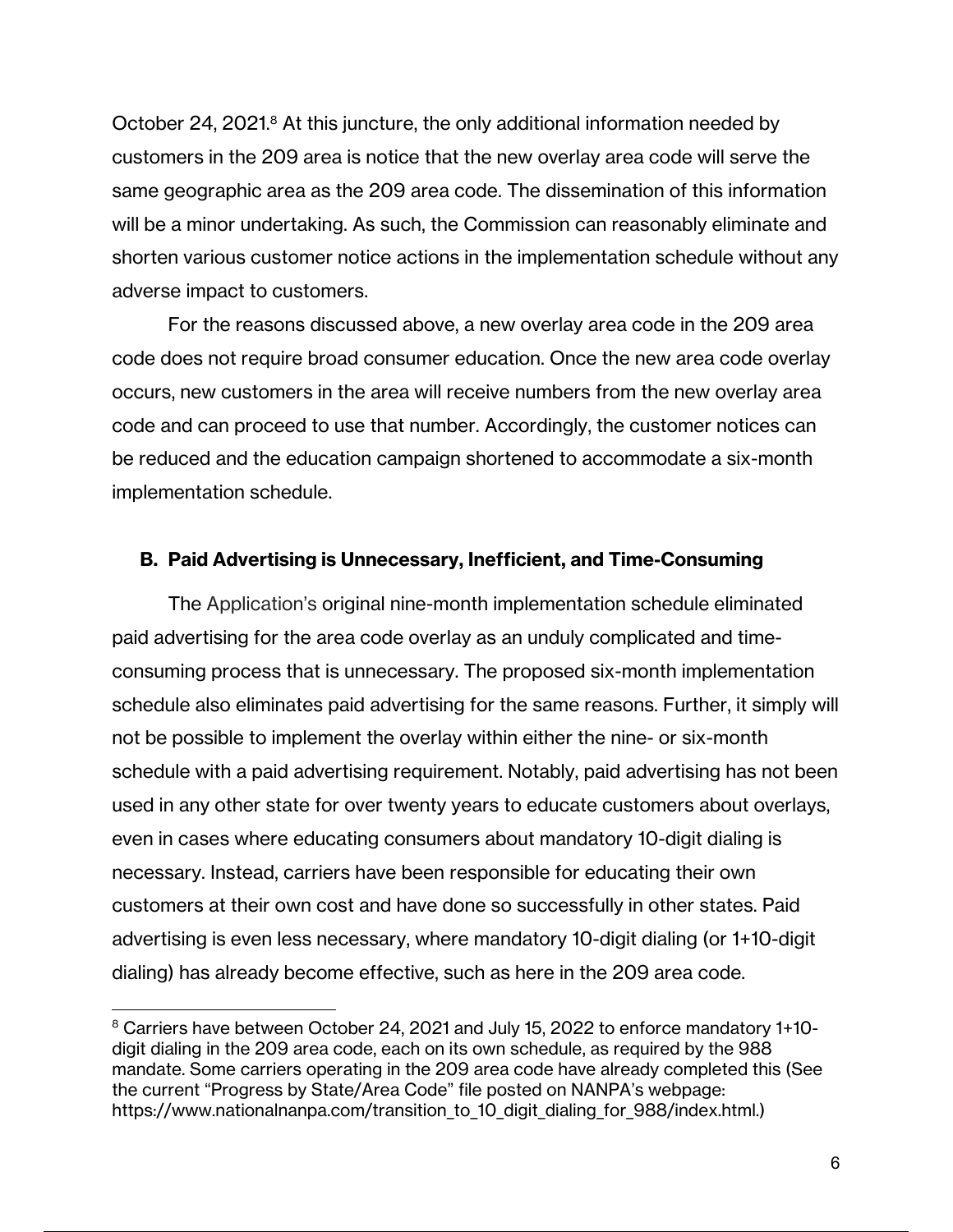Under the federal 988 mandate, carriers were responsible for educating customers about 10-digit dialing in 82 area codes (including the 209 area code). Multiple customer notices, website postings, social media, and news releases from carriers, state commissions, NANPA, and the Federal Communications Commission ("FCC") were used to provide wide-spread information about 1+10 digit dialing. For example, the Commission provides information to consumers on its website: https://www.cpuc.ca.gov/industries-and-topics/internet-and-phone/area-code. The FCC has allowed carriers' discretion to conduct customer education about 10-digit dialing. Carriers used the customer education methods documented in the "Progress of 988 Milestones" file posted at:

https://www.nationalnanpa.com/transition to 10 digit dialing for 988/index.html. This helped ensure consistency in messaging across carriers, and such messaging and methods are very similar to what carriers use to educate customers about mandatory 10-digit dialing in other states when overlays are implemented. For example, providers' outreach included notices on websites:

- www.verizon.com/988
- https://www.xfinity.com/support/articles/10-digit-dialing
- https://www.att.com/support/article/wireless/KM1449917/
- https://www.t-mobile.com/support/coverage/ten-digit-dialing

Finally, numerous news articles and postings also published information about the overlay and 1+10-digit dialing in the 209 area code.<sup>9</sup> Accordingly, there is no need for paid advertising with regard to either 1+10-digit dialing or the new overlay code.

 <sup>9</sup> https://www.uniondemocrat.com/news/article\_16b95b56-1733-11ec-af3a-

<sup>8</sup>b6bbc23f0f3.html; https://www.kcra.com/article/why-youll-soon-have-hit-1-when-dialing-209-area-code-phone-number/37913291;

https://www.turlockjournal.com/news/government/1209-dialing-required-calls-startingsunday/;

https://www.modbee.com/news/local/article251657598.html;

https://www.abc10.com/article/news/local/stockton-modesto-new-area-code-209/103- 5a127727-d3e3-450e-a830-5e43f7b1eaf6;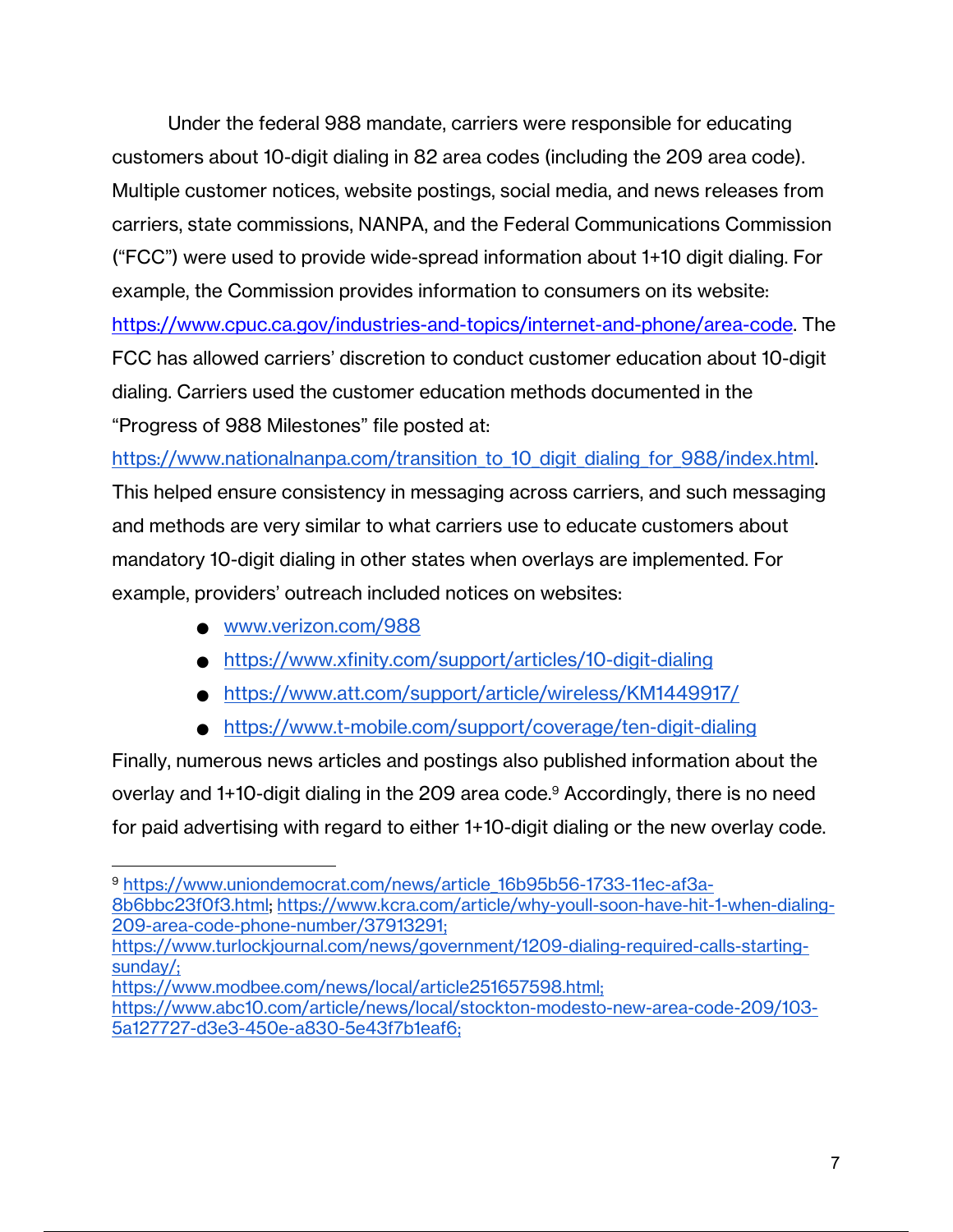Paid advertising requires various actions that take significant time and are primarily focused on educating customers about the mandatory 1+10-digit dialing associated with an overlay. Historically, the Commission has required providers to coordinate and fund a paid advertising campaign, which requires the carriers to participate in multiple implementation activities including establishing a fund; hiring legal, financial, and administrative resources to manage the fund; engaging in several industry planning sessions and meetings regarding advertising; and hiring advertising firms to develop and implement the advertising campaign. Specifically, carriers must develop a budget to cover the costs of these activities, and hire an attorney to review the bookkeeper's contract and other contracts as needed. The carriers must hire a bookkeeper to:

- manage the PEP funds
- obtain an IRS EIN and W-9 for the PEP fund
- obtain not-for-profit status with the IRS
- advance his/her own funds to open and maintain the bank account for the PEP funds and then wait months to be reimbursed
- calculate and issue invoices to each carrier
- collect and deposit funding payments from each carrier
- pay invoices
- calculate and distribute refunds from any overage collected in the PEP fund to each carrier using the same methodology as the payments
- prepare and file federal and state tax forms when the implementation is complete
- ensure a zero balance and close the bank account when the implementation is complete
- manage other tasks as needed

The industry must find carrier individuals to volunteer to develop the list of the numbering resources assigned to each carrier; contact each carrier to verify and concur with the list of numbering resources; manage all the responses (or nonresponses) from those carriers; oversee the bookkeeper and bookkeeper's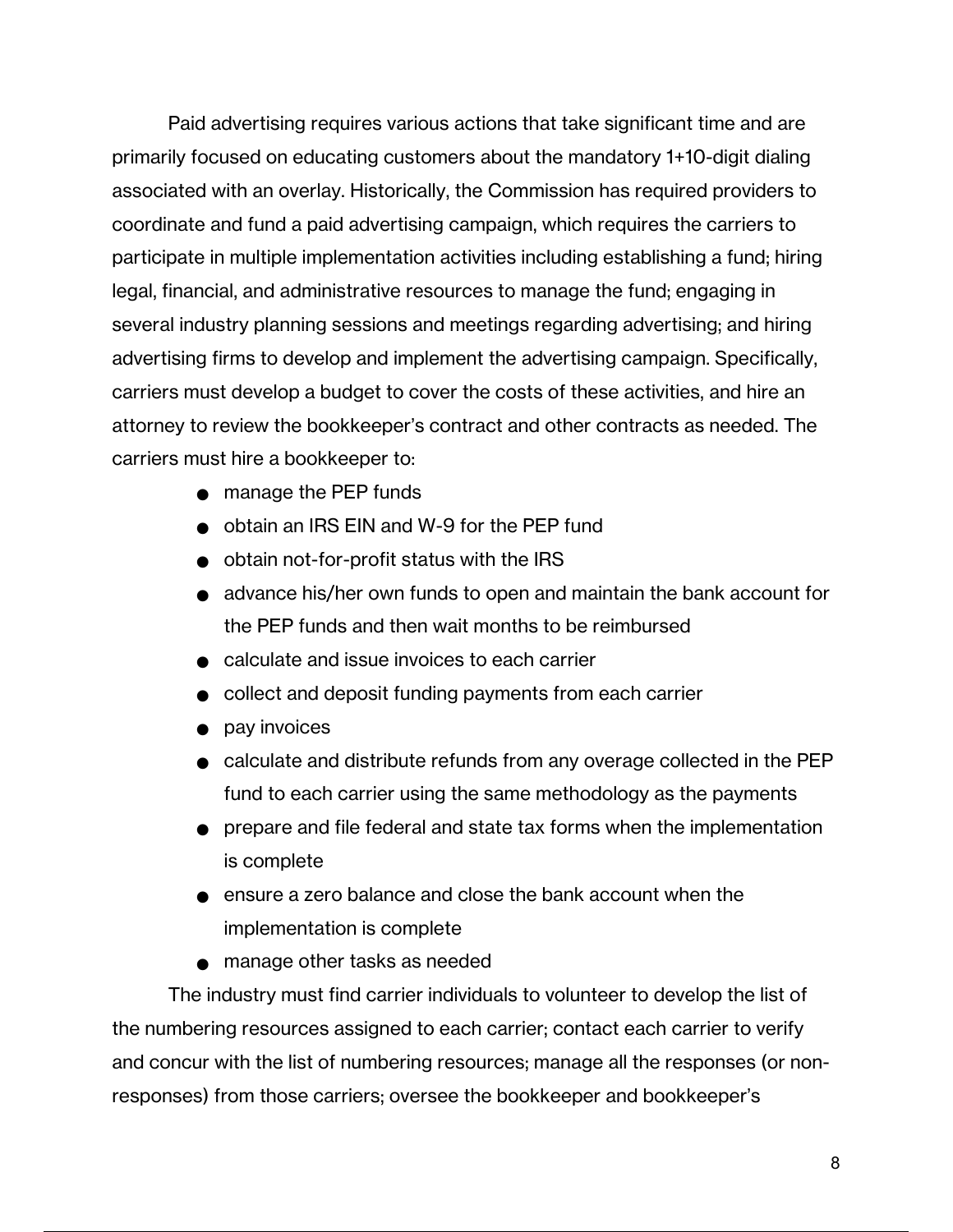services, including collection of payments from carriers and distributing refunds to carriers if needed; be responsible for signing checks from the PEP's bank account so that vendors are paid for their services; and manage other tasks as needed.

Moreover, carriers must also invest additional time, expense, and labor in finding advertising agencies to develop the appropriate ads for radio, TV, or newspaper, at costs that are typically 85% or more of the total funded PEP budget. Because the main focus of such ads in the past has been on mandatory 1+10 digit dialing, ad agencies will need to develop new ads focused solely on the 209 area code overlay. Given the short amount of time remaining before area code exhaust in the 209 area code, the costs for such advertising will be more expensive than usual; moreover, this will take more time to develop because the advertising focus will be different from past overlays.

All of this adds unnecessary burden, time, and inefficiencies to the area code overlay consumer education effort and is unduly inefficient when carriers can easily educate their own customers at their own cost. Joint Carriers respectfully submit that such paid advertising is unnecessary and should not be included, particularly here where mandatory 1+10-digit dialing customer education has already occurred. Elimination of paid advertising will further enable the industry to implement an area code overlay within the remaining months before area code exhaust, provided that the decision adopting the overlay and this proposed six-month implementation plan is issued no later than April 1, 2022.

#### **III. CONCLUSION**

For the foregoing reasons, Joint Carriers respectfully request adoption of the attached proposed schedule for a six-month implementation timeframe.